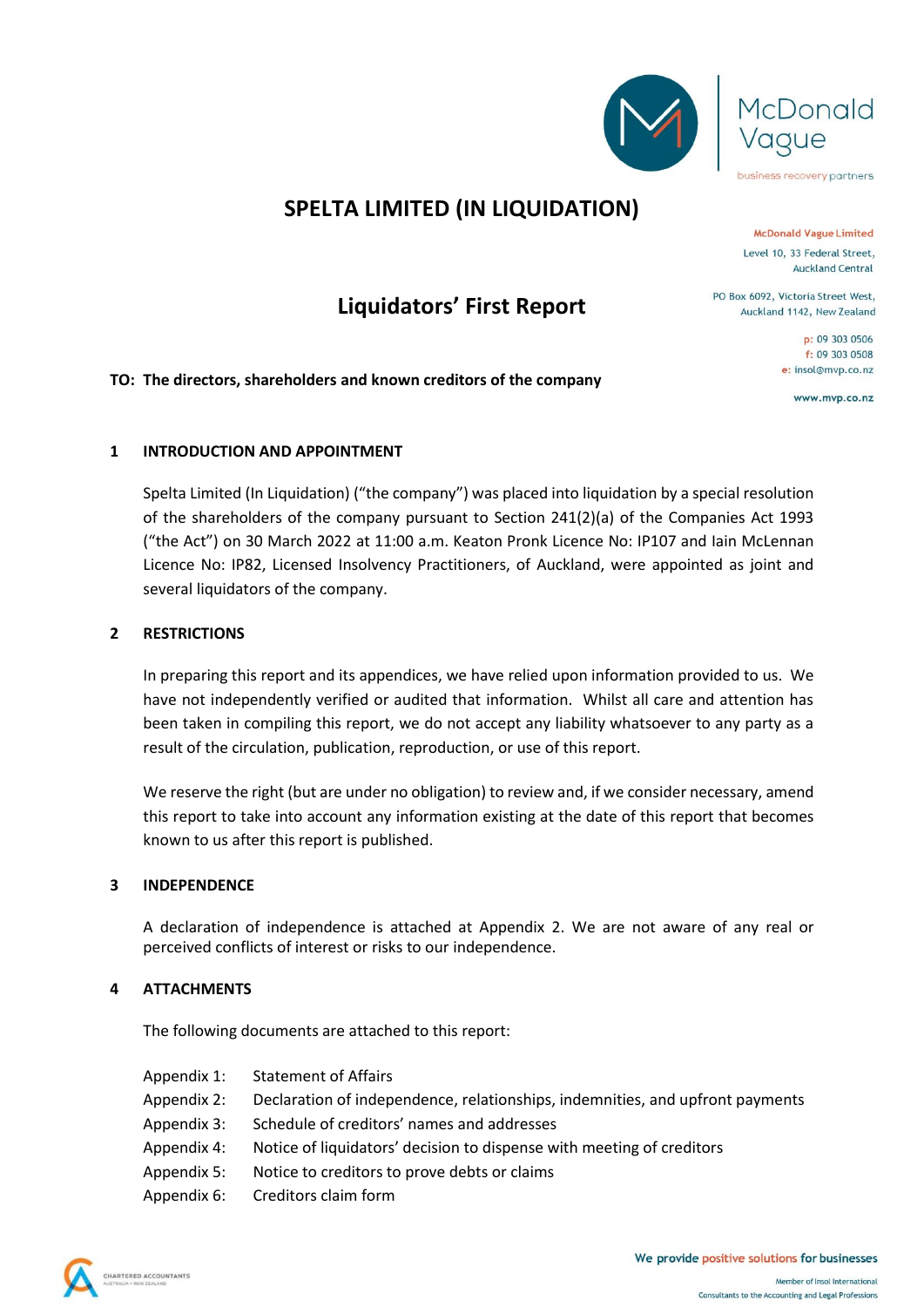#### **5 COMPANY STRUCTURE AND BACKGROUND**

| Date of incorporation:       | 02 April 2015                                      |
|------------------------------|----------------------------------------------------|
| Company number:              | 5664248                                            |
| New Zealand Business Number: | 9429041689431                                      |
| Date ceased trading:         | 8 December 2021                                    |
| Nature of business:          | Café Operation                                     |
| Trading address:             | 3/34 Westmoreland Street West, Grey Lynn, Auckland |
| Previous names/Trading name: | Bread & Butter Whangaparaoa                        |
| Share capital:               | 1000 Shares                                        |
| Shareholders:                | Crustum Limited                                    |
| Directors:                   | Isabel Pasch                                       |
| Related companies:           | Triticum Limited (In Liquidation)                  |
|                              | Crustum Limited                                    |
|                              | <b>Five Grain Limited</b>                          |

Spelta Limited (In Liquidation) operated as a Café. The business originally operated in Milford, it was sold in January 2021 and a new retail outlet bakery was opened in December 2020 inside the Whangaparaoa Coast Plaza Mall.

Spelta Limited was placed into liquidation by shareholder resolution on 30 March 2022.

The Liquidators have met with the director and were advised that the liquidation of the company was the result of a drop in turnover as the result of the Covid 19 lockdowns, closed border and the foot traffic in the Whangaparaoa Coast Plaza Mall being below promised levels. Prior to the appointment of liquidators, the company surrendered the lease to the Whangaparaoa Coast Plaza Mall site at its first anniversary milestone.

The business ceased trading on 8 December 2021 and subsequently vacated the premise.

#### **6 STATEMENT OF AFFAIRS**

A Statement of Affairs showing the company's estimated financial position as at the date of our appointment is provided at Appendix 1.

#### **7 ASSETS AND PROPOSED ACTIONS IN THE LIQUIDATION**

We will realise all available assets. The estimated dates for these actions are within the next six months.

We will complete a thorough review of the company's books, records and affairs to:

- ensure that all assets have been properly accounted for,
- determine if there are any other avenues of recovery for creditors,
- determine if the company's officers have properly carried out their duties and take appropriate steps where necessary.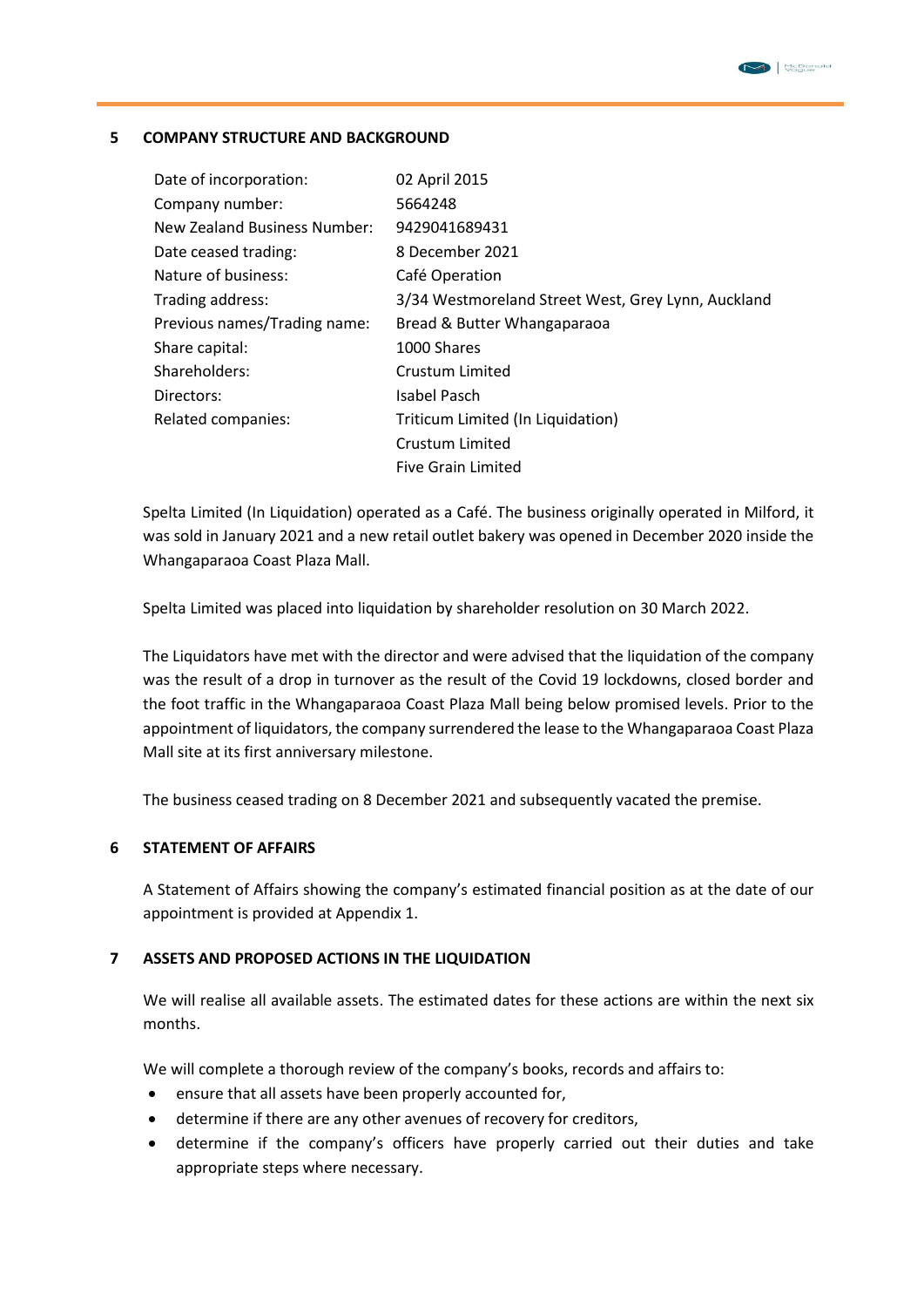If there are funds available for distribution to creditors, we will verify creditors' claims and make a distribution. We will then complete the liquidation and request that the Registrar of Companies remove the company from the register.

#### **8 LIABILITIES AND CALL FOR CREDITOR CLAIMS**

The liquidators have compiled a schedule of the company's creditors and their addresses as required by Section 255(2)(c) of the Act, which is at Appendix 3. The schedule has been compiled from company records and information provided to the liquidators at the time of preparing this report. The schedule may not list all of the company's creditors and all of the parties listed on the schedule may not be creditors of the company.

There are no known contingent creditors. There are no known current or pending proceedings to which the company is a party.

A notice to creditors to prove debts or claims is provided at Appendix 5 and an unsecured creditor's claim form is provided at Appendix 6. If you are an unsecured creditor and you wish to lodge a claim in the company's liquidation, please complete the unsecured creditor's claim form then return the completed form together with supporting documentation to our offices by 11 May 2022. Creditors that have not made a claim by this date may be excluded from any distribution made.

If you believe that you are a secured creditor, you should not complete the unsecured creditor's claim form. Please contact us and request that a secured creditor's claim form be sent to you.

#### *8***.***1 Secured Creditors*

As at the date of liquidation 2 secured parties had registered security interests against the company on the Personal Property Securities Register.

Bidfood Limited Northshore Cash N Carry (2015) Limited

*Personal Property Securities Act / Reservation of Title*

If you have not registered a financing statement on the PPSR and you believe you have:

- a Purchase Money Security Interest entitling them to any goods in the possession or control of the company and/or proceeds from the realisation of those goods; and/or
- a Reservation of Title over goods;

you should contact us immediately.

#### *8.2 Preferential Creditors*

The Inland Revenue Department has not yet provided us with a creditor's claim form but we understand that there are amounts due in respect of GST, PAYE and other payroll deductions.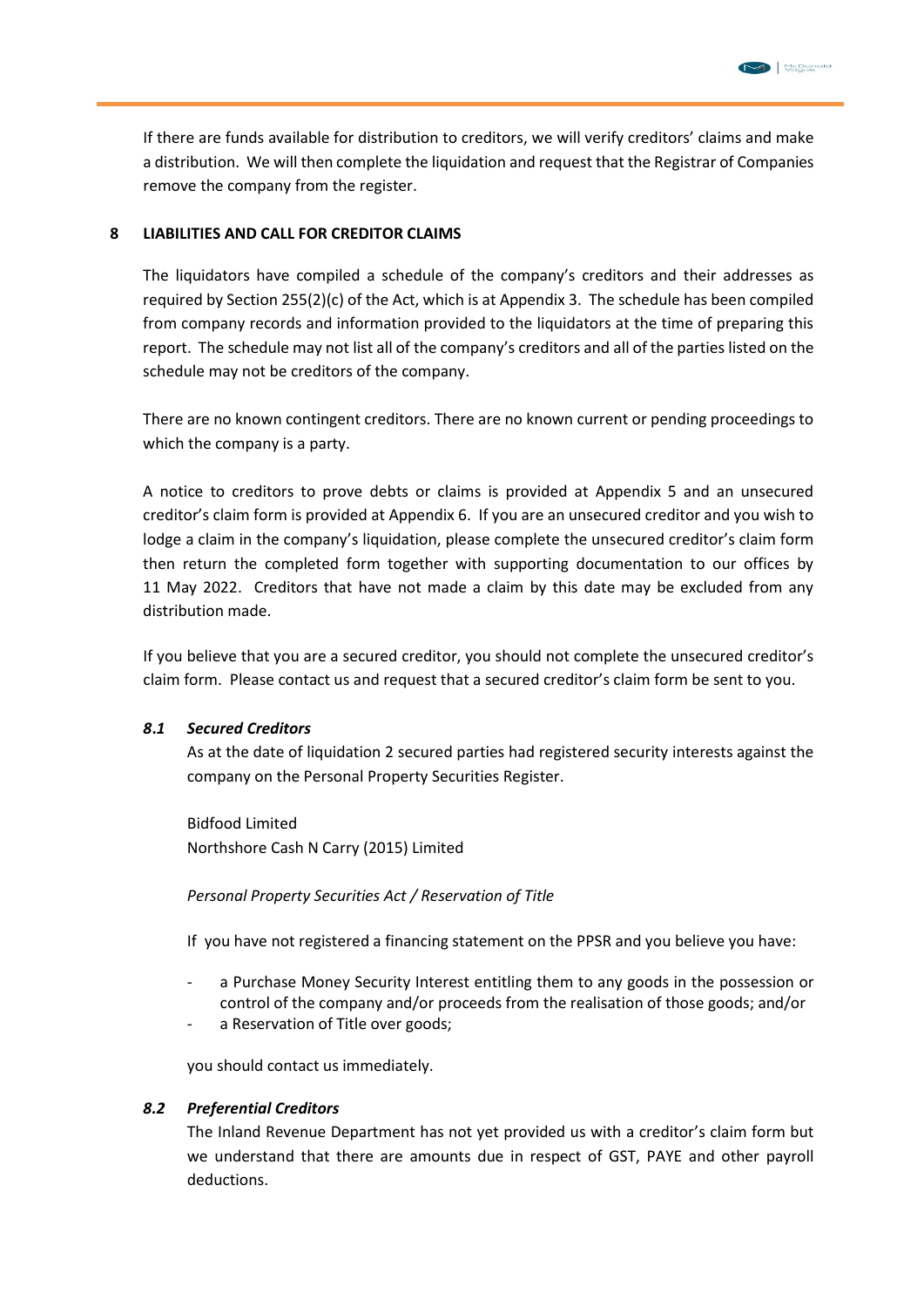

We estimate that preferential creditors may recover 100 cents in the dollar.

#### **8.3** *Unsecured Creditors*

From our review of the company's accounting records and other information we estimate that the amount due to unrelated unsecured creditors is approximately \$31,600. Related party unsecured creditors are owed \$407,123. We estimate that unsecured creditors may receive 9 cents in the dollar.

#### **9 CREDITORS' MEETING / LIQUIDATION COMMITTEE**

A notice of the Liquidators' decision to dispense with the meeting of creditors is provided at Appendix 4.

Any creditor or shareholder may at any time in the course of the liquidation request that the liquidators call a meeting pursuant to Section 314 of the Companies Act 1993, for the purpose of appointing a liquidation committee. Any request for a meeting must be submitted to the liquidators in writing.

#### **10 FURTHER INFORMATION**

If you are aware of any information that would assist the Liquidators, please set the details out in writing, attach any supporting evidence, and send it to us. Please note that it can be difficult for liquidators to act in reliance on information that is not provided in writing.

If any creditor wishes to receive the six monthly reports by email as and when they are published, please ensure that an email address is provided on your creditors' claim form.

This report and all subsequent reports will be available on the Liquidators' website at http://www.mvp.co.nz

#### **11 ESTIMATED DATE OF COMPLETION**

The liquidators estimate that the liquidation will be completed within the next year.

#### **12 CONTACT DETAILS**

Enquiries should be directed to Keaton Pronk on DDI +64 (9) 969 1518 or by email to kpronk@mvp.co.nz.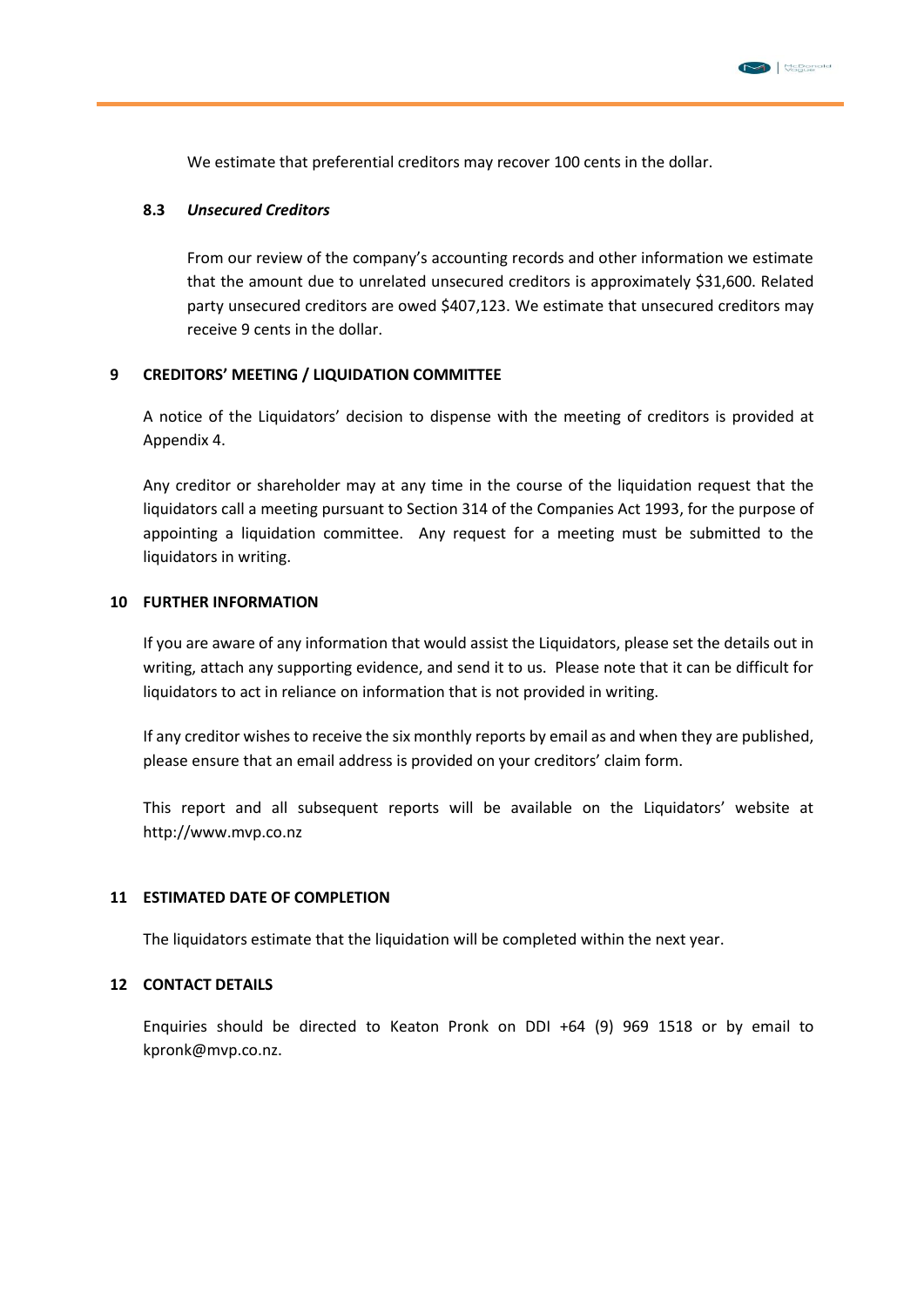

The Liquidators can be contacted at:

McDonald Vague Limited Level 10 33 Federal Street Auckland 1010

P O Box 6092 Victoria Street West Auckland 1142

Reaton \_\_\_\_\_\_\_\_\_\_\_\_\_\_\_\_\_\_\_\_\_\_\_\_\_\_\_

KEATON PRONK LIQUIDATOR (Licence No: IP107)

Dated this 30th day of March 2022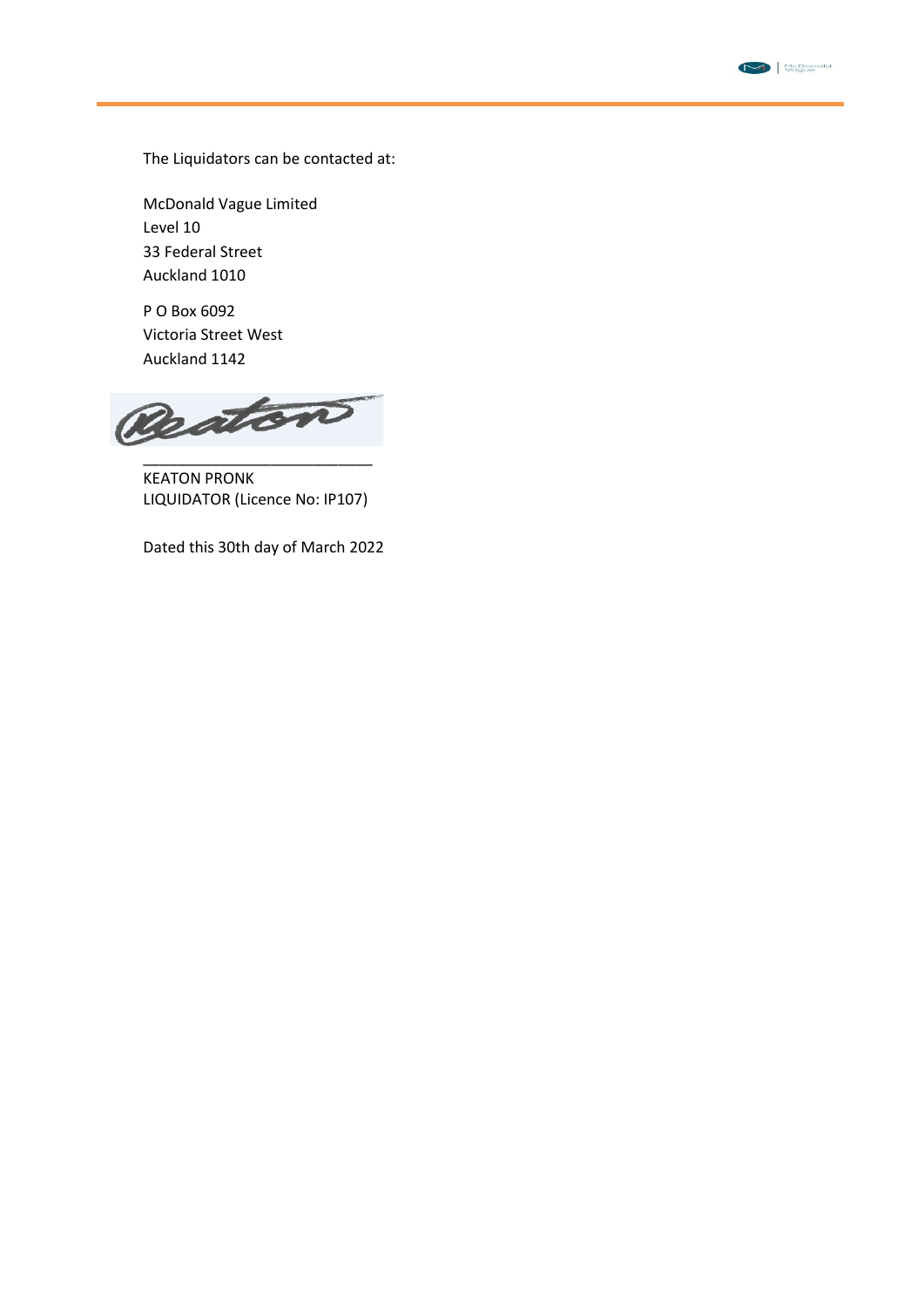McDonald



#### **Appendix 1**

# **SPELTA LIMITED (IN LIQUIDATION) Statement of Affairs**

Statement of Affairs for the above-named company as at 30 March 2022 (being the date of liquidation) showing

assets at estimated realisable values and liabilities expected to rank.

| <b>ASSETS</b>                  | Book<br>Value | Estimated<br>to Realise |
|--------------------------------|---------------|-------------------------|
| Bank account balances          | 32,385        | 32,385                  |
| Property, Plant and Equipment  | 41,247        | 22,950                  |
| Total                          | 73,633        | 55,335                  |
| Less preferential creditors    |               |                         |
| Inland Revenue Department      |               | 1,264                   |
| Total                          |               | 1,264                   |
| Less unsecured creditors       |               |                         |
| <b>IRD</b>                     |               | 31,600                  |
| <b>Related Party Creditors</b> |               | 407,123                 |
| Total                          |               | \$438,723               |

#### *Notes:*

1. There is no unpaid capital liable to be called up.

2. The above estimates are subject to the costs of the liquidation.

3. Assets held may be subject to Purchase Money Security Interest ("PMSI") or Reservation of Title claims.

#### *Disclaimer of Liability:*

The information contained in the Statement of Affairs has been supplied by the company. We have not verified the information supplied. The

Statement of Affairs has been prepared for the purpose of the liquidation and we do not accept any responsibility on any grounds whatsoever,

including liability in negligence, to any party.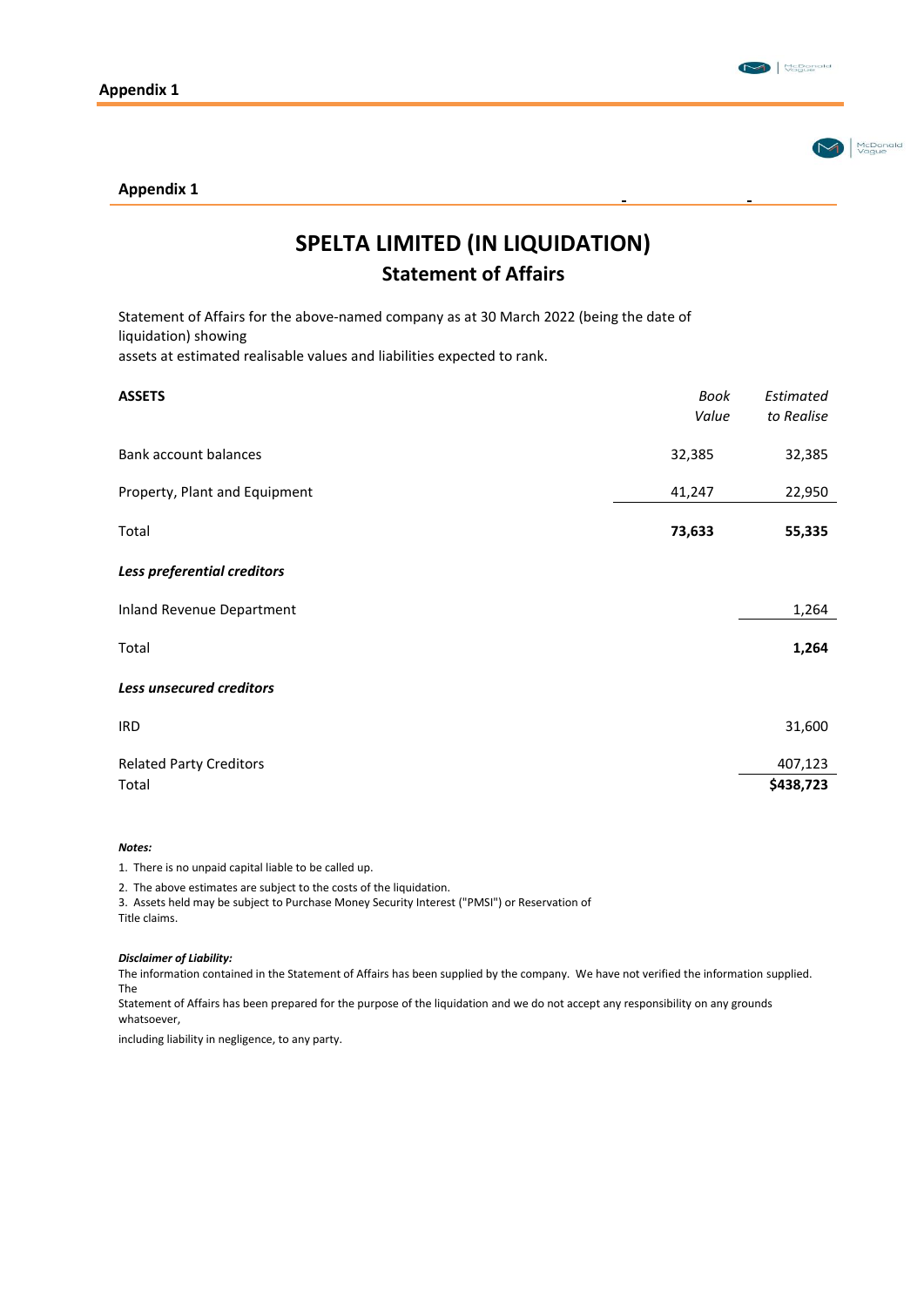### **SPELTA LIMITED (IN LIQUIDATION)**

## **Declaration of Independence / Relationships / Indemnities and Upfront Payments**

#### **A DECLARATION OF INDEPENDENCE**

(i) The appointed and McDonald Vague Limited have undertaken a proper assessment of the risks of independence prior to accepting appointment in accordance with the code of conduct and applicable professional standards and have concluded that they have no prior business or professional relationship with the insolvent that is a real or a potential risk and that they are independent.

#### **B DECLARATION OF RELATIONSHIPS**

(ii) The appointed and McDonald Vague Limited have no prior business or professional or personal relationship with known associates of the insolvent or with the major secured creditors that are a real or potential risk with the exception and to the extent of:

| <b>Name</b>                       | <b>Relationship</b> | Reason                 |
|-----------------------------------|---------------------|------------------------|
| Triticum Limited (In Liquidation) | Liquidators         | <b>Related Company</b> |
|                                   |                     |                        |

(iii) The appointed disclose there are no other relevant relationships to declare.

#### **C DECLARATION OF INDEMNITIES AND UPFRONT PAYMENTS**

(v) There is no indemnity nor upfront payment.



\_\_\_\_\_\_\_\_\_\_\_\_\_\_\_\_\_\_\_\_\_\_\_\_\_\_\_ KEATON PRONK LIQUIDATOR

Dated this 30th day of March 2022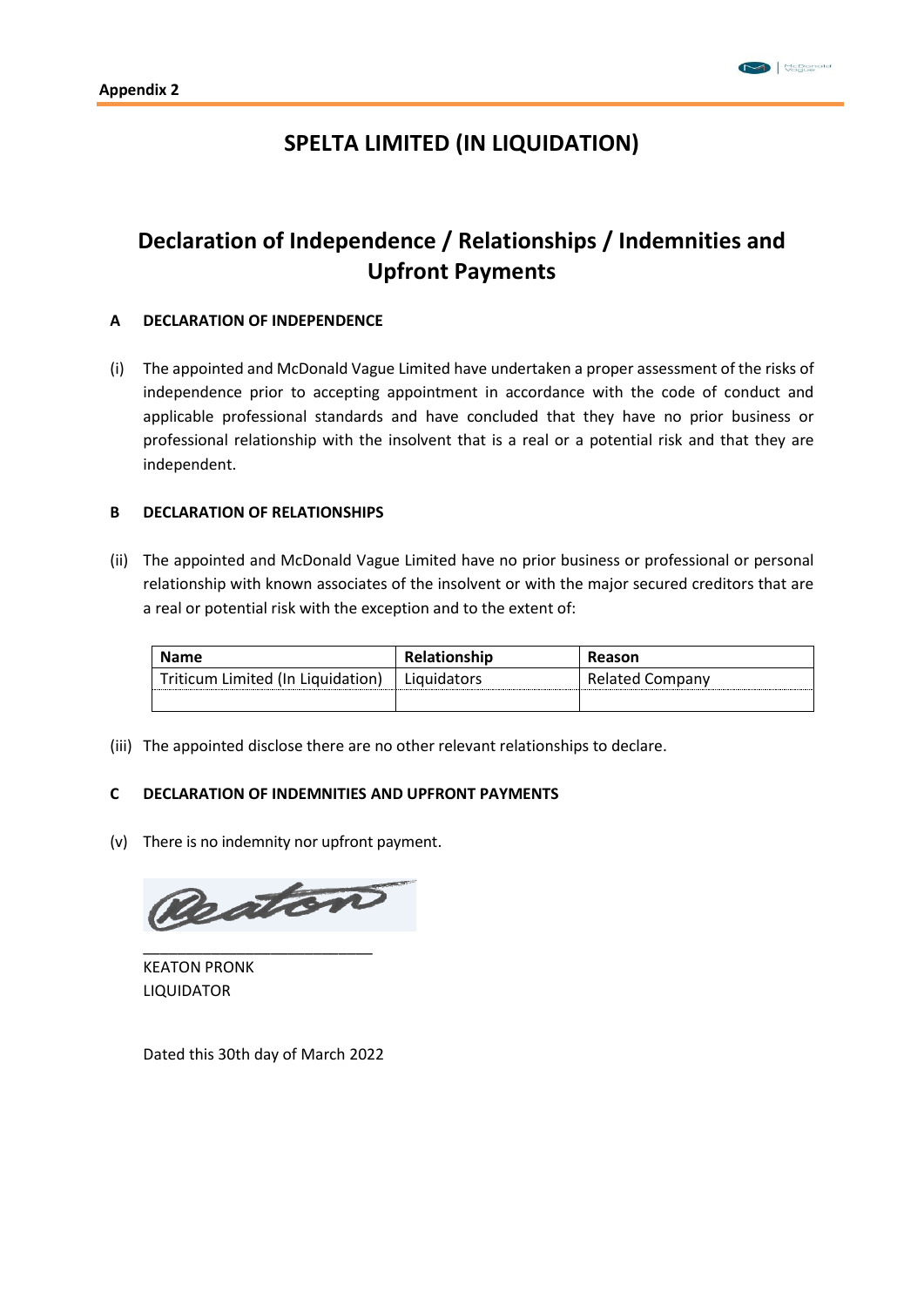

# **SPELTA LIMITED (IN LIQUIDATION)**

# **Schedule of Creditors' Names and Addresses**

Pursuant to Section 255(2)(c) of the Companies Act 1993

| <b>Creditor Name</b>      | <b>Address 1</b>              | <b>Address 2</b>       | <b>Address 3</b> | Postcode |
|---------------------------|-------------------------------|------------------------|------------------|----------|
| IRD                       | PO BOX 39010                  | Wellington Mail Centre | Lower Hutt       | 5045     |
| Crustum Limited           | 3/34 Westmoreland Street West | Grev Lynn              | Auckland         | 1021     |
| <b>Five Grain Limited</b> | 3/34 Westmoreland Street West | Grey Lynn              | Auckland         | 1021     |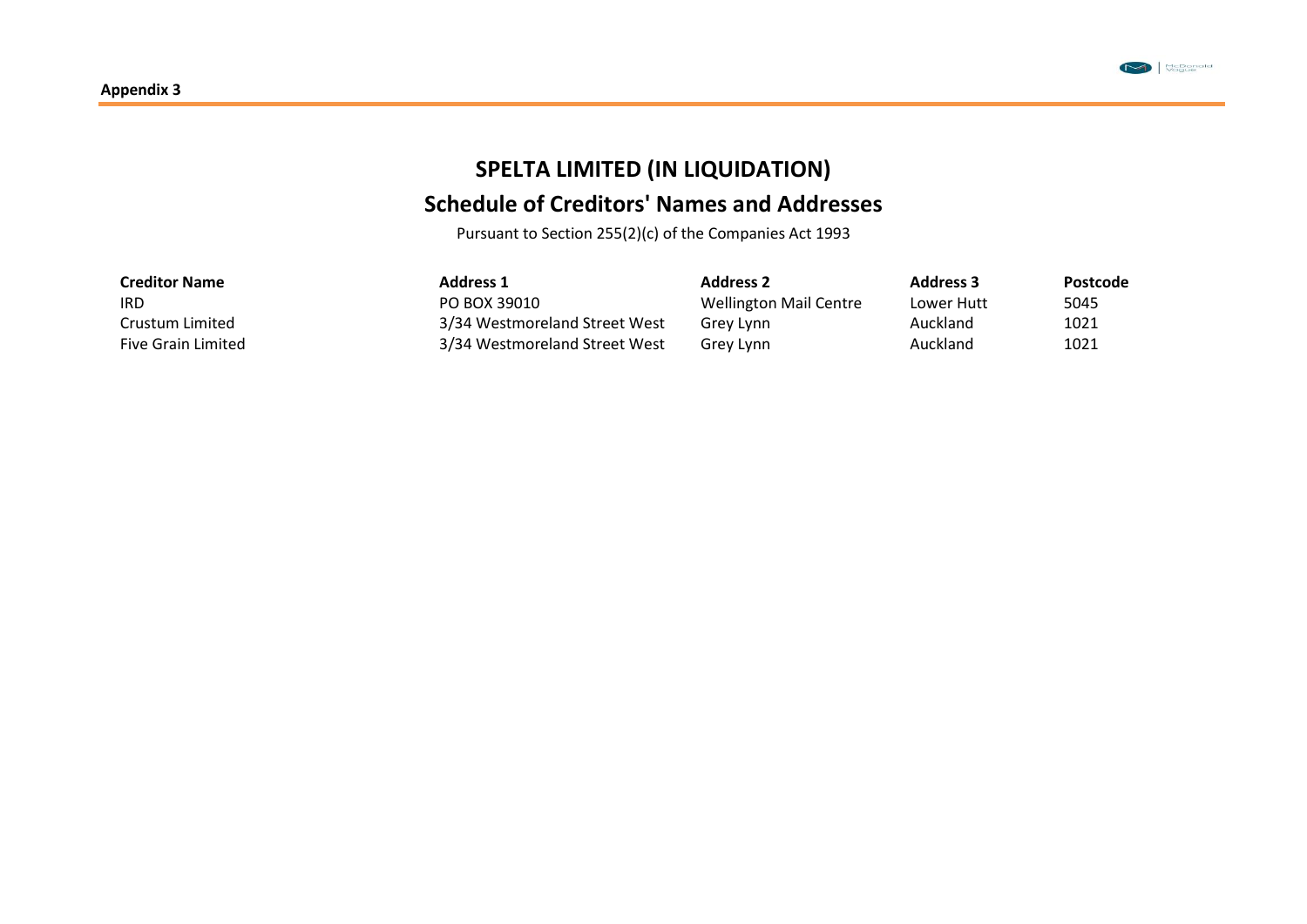

### **Notice of Liquidators' Decision to Dispense with Meeting of Creditors**

After having regard to the assets and liabilities of Spelta Limited (In Liquidation) and the likely result of the liquidation, the liquidators propose to dispense with a meeting of creditors pursuant to Section 245 of the Companies Act 1993.

The liquidators do not, however, wish to preclude creditors from expressing their views. Please contact Keaton Pronk of this office on DDI +64 (9) 969 1518 if you have any specific enquiries.

If you wish to request that a creditor's meeting be called, notice in writing is required within 10 working days of receiving this notice. Your notice you must also state the reason you require a meeting so that an agenda can be prepared and circulated to creditors and creditors can be given the opportunity to vote on any proposed resolutions by voting letter.

Reaton

KEATON PRONK LIQUIDATOR

Dated this 30th day of March 2022

\_\_\_\_\_\_\_\_\_\_\_\_\_\_\_\_\_\_\_\_\_\_\_\_\_\_\_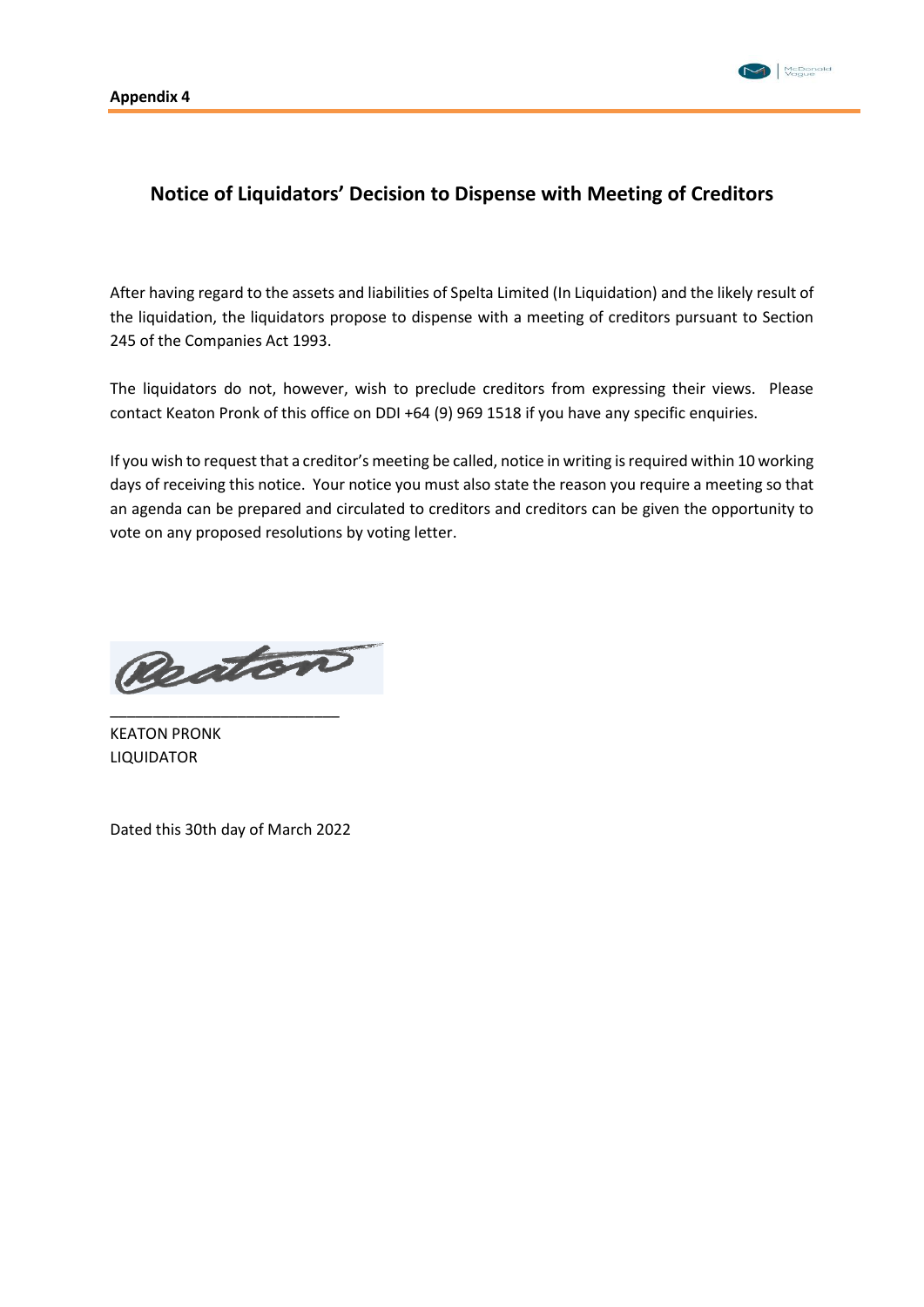

IN THE MATTER of The Companies Act 1993

and

IN THE MATTER of Spelta Limited (In Liquidation)

### **Notice to Creditors to Prove Debts or Claims**

Notice is given that the liquidator of Spelta Limited (In Liquidation) ("the company"), fix 11 May 2022 as the day on or before which the company's creditors are to make their claims and establish any priority their claims may have under Section 312 of the Companies Act 1993. Creditors not having made a claim by this date may be excluded from any distribution made.

Reaton

KEATON PRONK LIQUIDATOR

Dated this 30th day of March 2022

\_\_\_\_\_\_\_\_\_\_\_\_\_\_\_\_\_\_\_\_\_\_\_\_\_\_\_

#### **ADDRESS OF LIQUIDATOR**

McDonald Vague Limited Level 10 33 Federal Street Auckland 1010

P O Box 6092 Telephone: +64 (9) 303 0506 Victoria Street West Facsimile: +64 (9) 303 0508 Auckland 1142 Website: http://www.mvp.co.nz

**DATE OF LIQUIDATION: 30 March 2022**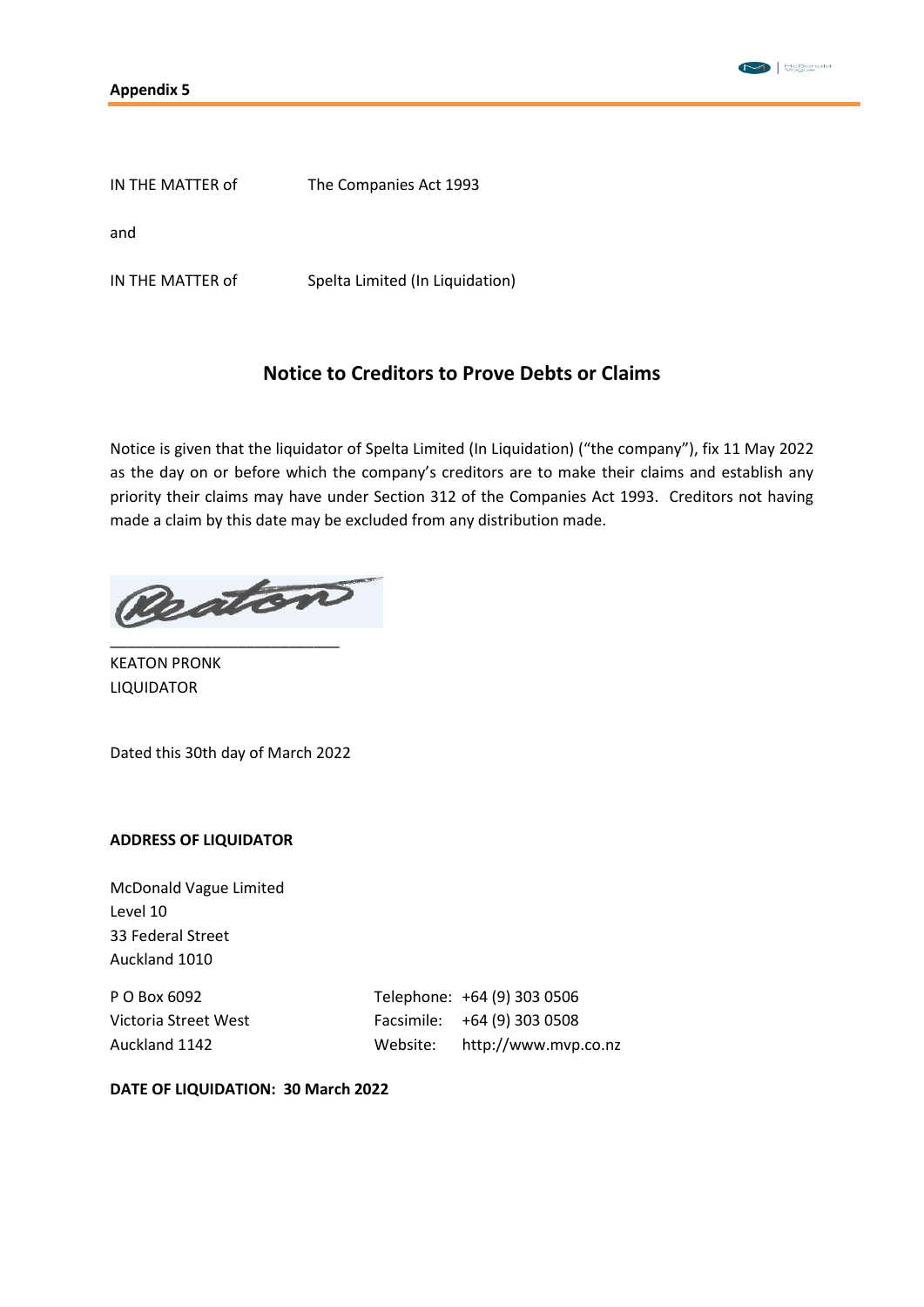| McDonald                                                                                                                                  | <b>Unsecured Creditor's Claim</b><br>(Also for use by Preferential Creditors) |                                                                                                                                                                                                                                                                                                      |                                                                                                                                                                                                                                                                                                                                                                                                                                               |                     |                                                         |                  |
|-------------------------------------------------------------------------------------------------------------------------------------------|-------------------------------------------------------------------------------|------------------------------------------------------------------------------------------------------------------------------------------------------------------------------------------------------------------------------------------------------------------------------------------------------|-----------------------------------------------------------------------------------------------------------------------------------------------------------------------------------------------------------------------------------------------------------------------------------------------------------------------------------------------------------------------------------------------------------------------------------------------|---------------------|---------------------------------------------------------|------------------|
| Vague<br>business recovery partners                                                                                                       |                                                                               | SECTION 304(1) COMPANIES ACT 1993<br>(For help see www.mvp.co.nz or email                                                                                                                                                                                                                            |                                                                                                                                                                                                                                                                                                                                                                                                                                               |                     |                                                         |                  |
| <b>McDONALD VAGUE LIMITED</b><br>PO Box 6092, Wellesley St, Auckland 1141, New Zealand.<br>Telephone 0-9-303 0506, Facsimile 0-9-303 0508 |                                                                               | claims@mvp.co.nz)                                                                                                                                                                                                                                                                                    |                                                                                                                                                                                                                                                                                                                                                                                                                                               |                     |                                                         |                  |
| NAME AND POSTAL ADDRESS OF CREDITOR IN FULL                                                                                               |                                                                               |                                                                                                                                                                                                                                                                                                      | * Any personal information collected is for the purpose<br>of administering the liquidation in accordance with the<br>Companies Act 1993.<br>The information will be used and retained by the<br>liquidators and McDonald Vague and will be released<br>to other parties only with your authorisation or in<br>compliance with the Privacy Act 1993.                                                                                          |                     |                                                         |                  |
| Telephone Numbers: (<br>E-Mail<br>My Reference is:<br>(if applicable)                                                                     |                                                                               |                                                                                                                                                                                                                                                                                                      | Under Section 304(1) of the Companies Act 1993 any<br>claim by an unsecured creditor against a company in<br>liquidation must be in this prescribed form and must -<br>(a) Contain full particulars of the claim; and<br>(b) Identify any documents that evidence or<br>substantiate the claim.<br>You may have access to and request correction of any<br>personal information.<br>(*Not applicable, if creditor is not an individual within |                     |                                                         |                  |
| <b>NAME OF COMPANY IN LIQUIDATION:</b>                                                                                                    |                                                                               |                                                                                                                                                                                                                                                                                                      | the meaning of the Privacy Act 1993.)                                                                                                                                                                                                                                                                                                                                                                                                         |                     |                                                         |                  |
|                                                                                                                                           |                                                                               |                                                                                                                                                                                                                                                                                                      |                                                                                                                                                                                                                                                                                                                                                                                                                                               |                     |                                                         | (IN LIQUIDATION) |
| (If claim is made on behalf of creditor, specify relationship to creditor and authority)                                                  |                                                                               | claim that the company was at the date it was put into liquidation indebted to the abovenamed creditor for the sum of (Amount in words):                                                                                                                                                             |                                                                                                                                                                                                                                                                                                                                                                                                                                               |                     |                                                         |                  |
|                                                                                                                                           |                                                                               |                                                                                                                                                                                                                                                                                                      |                                                                                                                                                                                                                                                                                                                                                                                                                                               |                     |                                                         |                  |
| <b>STATUS OF CLAIM:</b><br>1. I am an unsecured creditor for                                                                              |                                                                               |                                                                                                                                                                                                                                                                                                      |                                                                                                                                                                                                                                                                                                                                                                                                                                               |                     |                                                         |                  |
|                                                                                                                                           | (Also applicable to secured creditors who hereby surrender their security)    |                                                                                                                                                                                                                                                                                                      | \$                                                                                                                                                                                                                                                                                                                                                                                                                                            |                     |                                                         |                  |
| 2. I am a preferential creditor for<br>(Refer details on reverse)                                                                         |                                                                               |                                                                                                                                                                                                                                                                                                      | \$                                                                                                                                                                                                                                                                                                                                                                                                                                            |                     |                                                         |                  |
| 3. I am an unsecured creditor for<br>(State currency if other than \$NZ)                                                                  |                                                                               | Other<br>Currency                                                                                                                                                                                                                                                                                    | NZ \$                                                                                                                                                                                                                                                                                                                                                                                                                                         |                     |                                                         |                  |
|                                                                                                                                           |                                                                               | 4. I have claimed retention/reservation of title rights pursuant to rights held by me<br>Note: If you are a secured creditor contact this office and a Secured Creditors Claim Form will be sent to you.                                                                                             |                                                                                                                                                                                                                                                                                                                                                                                                                                               |                     | <b>Tick if Applicable</b><br>(Refer details on reverse) |                  |
|                                                                                                                                           |                                                                               | Full particulars of the claim are set out, and any supporting documents that substantiate the claim, are identified on the reverse of this form.                                                                                                                                                     |                                                                                                                                                                                                                                                                                                                                                                                                                                               |                     |                                                         |                  |
|                                                                                                                                           |                                                                               | (The liquidator may require the production of a document under Section 304(2) of the Companies Act 1993. You are not required to attach<br>any supporting documents at this stage, but you may attach them now, if you think it would expedite the processing of the claim.)                         |                                                                                                                                                                                                                                                                                                                                                                                                                                               |                     |                                                         |                  |
|                                                                                                                                           |                                                                               |                                                                                                                                                                                                                                                                                                      |                                                                                                                                                                                                                                                                                                                                                                                                                                               |                     |                                                         |                  |
| <b>SIGNED:</b>                                                                                                                            |                                                                               |                                                                                                                                                                                                                                                                                                      | Date:<br>$\prime$                                                                                                                                                                                                                                                                                                                                                                                                                             | $\prime$            |                                                         |                  |
| <b>WARNING</b>                                                                                                                            | false or misleading; or<br>or misleading in a material particular.            | It is an offence under Section 304(6) of the Companies Act 1993 to -<br>Make or authorise the making of, a claim that is false or misleading in a material particular knowing it to be<br>Omit, or authorise the omission from a claim of any matter knowing that the omission makes the claim false |                                                                                                                                                                                                                                                                                                                                                                                                                                               |                     |                                                         |                  |
| <b>Received</b><br>(Date Stamp)                                                                                                           | <b>RESERVED FOR OFFICE USE:</b>                                               |                                                                                                                                                                                                                                                                                                      |                                                                                                                                                                                                                                                                                                                                                                                                                                               |                     |                                                         |                  |
|                                                                                                                                           | Claim admitted/rejected<br>for voting purposes:<br>(Delete one)               | Signed:                                                                                                                                                                                                                                                                                              | Date:                                                                                                                                                                                                                                                                                                                                                                                                                                         |                     |                                                         |                  |
|                                                                                                                                           |                                                                               | Preferential Claim for:                                                                                                                                                                                                                                                                              |                                                                                                                                                                                                                                                                                                                                                                                                                                               | Ordinary Claim for: |                                                         |                  |
|                                                                                                                                           | <b>CLAIM REJECTED</b><br>FOR PAYMENT:                                         | \$                                                                                                                                                                                                                                                                                                   | $\mathcal{S}$                                                                                                                                                                                                                                                                                                                                                                                                                                 |                     |                                                         |                  |
|                                                                                                                                           |                                                                               | Preferential Claim for:                                                                                                                                                                                                                                                                              |                                                                                                                                                                                                                                                                                                                                                                                                                                               | Ordinary Claim for: |                                                         |                  |
|                                                                                                                                           | or<br><b>CLAIM ADMITTED</b><br>FOR PAYMENT:                                   | \$                                                                                                                                                                                                                                                                                                   | \$                                                                                                                                                                                                                                                                                                                                                                                                                                            |                     |                                                         |                  |
| McDonald                                                                                                                                  | Signed<br>Liquidator:                                                         |                                                                                                                                                                                                                                                                                                      | Date:                                                                                                                                                                                                                                                                                                                                                                                                                                         | $\prime$            |                                                         |                  |
| Vague<br>business recovery partners                                                                                                       | Note:                                                                         | If the decision to admit or reject a claim is amended, regulation 8 of the Companies Act 1993<br>Liquidation Regulations 1994 requires that it be recorded in writing.                                                                                                                               |                                                                                                                                                                                                                                                                                                                                                                                                                                               |                     |                                                         |                  |